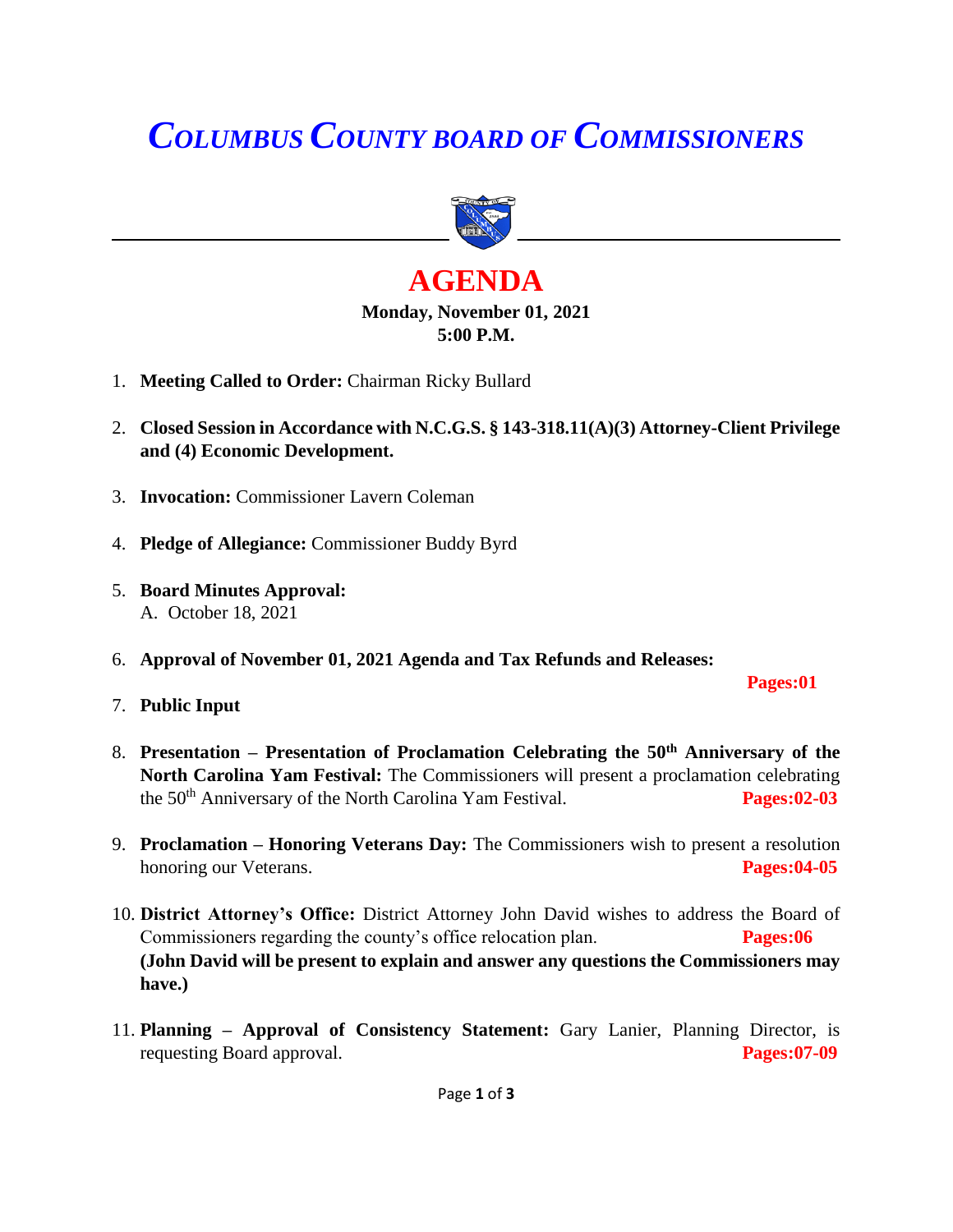12. **Planning – Approval of Text Amendments to the County's Subdivision Ordinance:** Gary Lanier, Planning Director, is requesting Board approval. **Pages:10-12**

**(Gary Lanier will be present to explain and answer any questions the Commissioners may have.)**

- 13. **Finance – Approval of First Citizens Bank & Trust Company Resolution Form:** Jay Leatherman, Finance Director, is requesting Board approval. **Pages:13-15 (Jay Leatherman will be present to explain and answer any questions the Commissioners may have.)**
- 14. **Finance – Approval of BB&T (Truist) Certificate Designating Borrower Representatives and Official Custodian:** Jay Leatherman, Finance Director is requesting Board approval.

 **Pages:16-17**

**(Jay Leatherman will be present to explain and answer any questions the Commissioners may have.)**

- 15. **Finance – Budget Amendment for Donation to Animal Control & Approval of Purchase Order for Supplies up to Donation Amount:** Jay Leatherman, Finance Director, is requesting Board approval. **Pages:18-19 (Jay Leatherman will be present to explain and answer any questions the Commissioners may have.)**
- 16. **Administration – Kate B Reynolds Charitable Trust Grant No. 2022-004-Columbus Regional Healthcare System:** Columbus Regional Healthcare system applied for a grant from the Kate B. Reynolds Foundation. **Pages:20-31 (Eddie Madden will be present to explain and answer any questions the Commissioners may have.)**
- 17. **Administration – Emergency Services Study Committee Member Recommendation:** Neil Emory, with the NCACC, is requesting the addition of two members to the Emergency Services Study Committee. **Pages:32-34 (Eddie Madden will be present to explain and answer any questions the Commissioners may have.**)
- 18. **Appointments/Re-Appointments/Replacements:** Staff is requesting appointments, reappointments or replacements to the following boards, committees and councils.

| Legend: EB           | $=$ Entire Board            |
|----------------------|-----------------------------|
| <b>Listed Zone</b> # | $=$ Individual Commissioner |